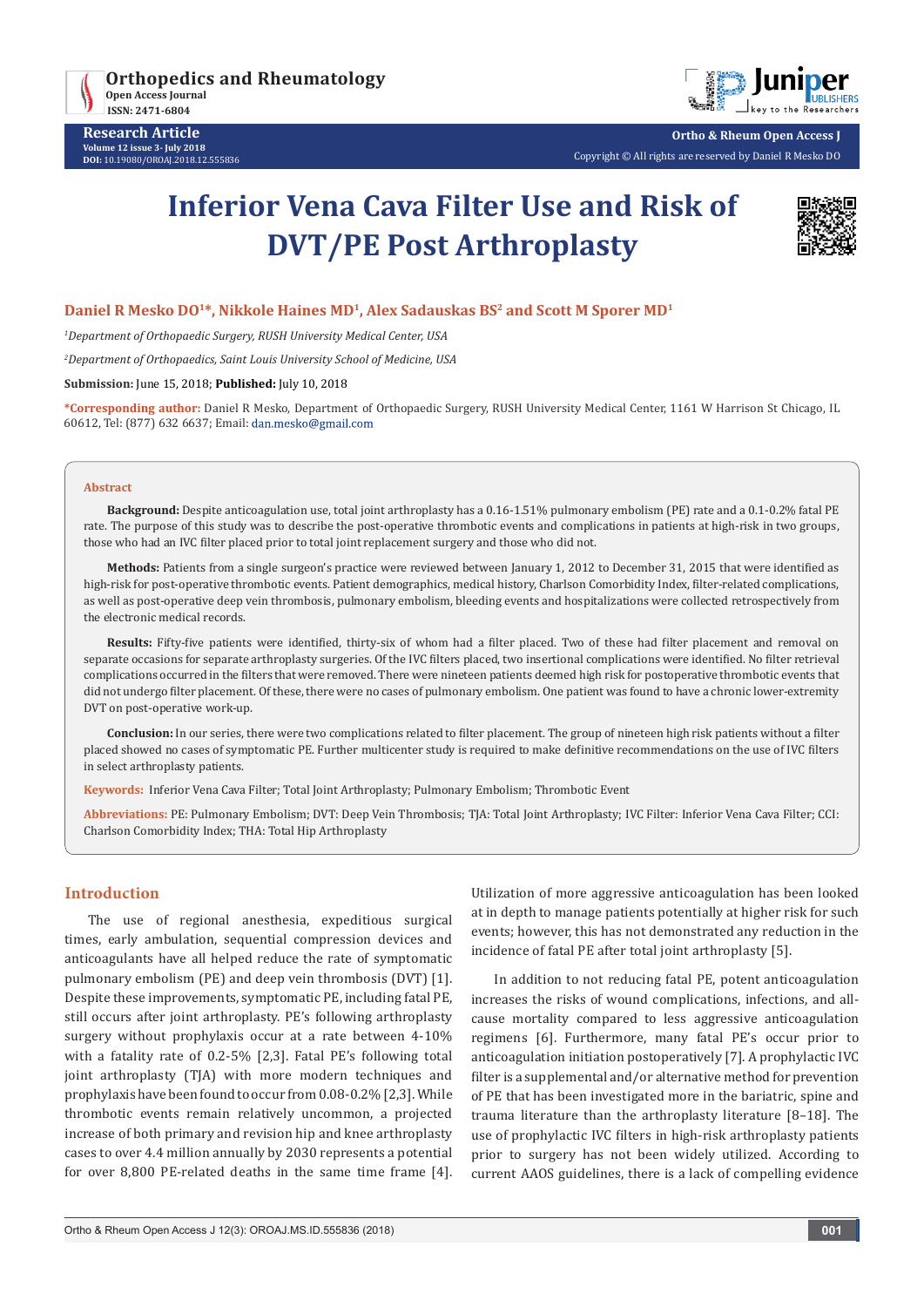for or against filter use in patients who have a contraindication to anticoagulation or known residual venous thromboembolic disease [19].

CHEST guidelines recommend against prophylactic IVC filters, even in patients with contraindications to pharmacologic or mechanical prophylaxis, due to low quality evidence supporting their benefit and due to cases of complications during insertion and retrieval [18]. The purpose of this study was to look at the use of prophylactic IVC filters in patients undergoing total joint replacement surgery and to evaluate complication rates related to filter placement/removal as well as post-thrombotic events in these high-risk patients. Our hypothesis is that IVC filters, in high risk patients, show equal or reduced rates of fatal PE compared to a similar group of high risk patients from the same surgeon as well as the current literature rates, with minimal complications during filter placement / retrieval.

### **Materials and Methods**

After institutional review board study approval was obtained, our digital database was used to identify patients undergoing primary total joint arthroplasty between January 1, 2012 to December 31, 2015 who were identified by the clearing medical physician as high-risk for thrombotic event. Of the 55 patients identified, an IVC filter was placed prior to undergoing total joint arthroplasty in 36 of these patients. For inclusion, we required chart follow-up for a minimum of 6 weeks postoperatively or until the patient was deceased. Thirty-six patients with thirty-eight IVC filter placements were identified (10 total hips, 21 total knees, 1 simultaneous bilateral total knees and 6 staged bilateral knees). Retrospectively collected data included

patient demographics, medical history, CCI, surgical procedure details, post-operative course, filter details and related events.

The high-risk cohort who received an IVC filter included twenty females and eighteen males with a mean age of 70.8 +/- 9.3 years. The average Charlson Comorbidity Index (CCI) of this patient group was 4.3+/- 2.6. Indications for IVC filter placement were prior PE (16 patients), both PE & DVT (11 patients), history of DVT with additional risk factors (7 patients), prior recurrent DVT (3 patients) and a contraindication to anticoagulation (1 patient). Filter placement took an average time of 8.9 +/-5 minutes. Patient selection for filter utilization and type was determined by the medical team, hematologist and interventional radiologist. In total, 5 Celect filters (Cook, Bloomington, Indiana), 28 Günther Tulip filters (Cook Medical, Bloomington, Indiana), 4 VenaTech LP (permanent) filters (B. Braun Medical Inc, Bethlehem, Pennsylvania), and a single Denali filter (Bard Medical, Murray Hill, New Jersey) were used. Average follow-up following total joint arthroplasty was 27.3 +/- 16.8 months.

The nineteen high-risk patients who did not have an IVC filter placed included 6 males and 13 females with a mean age of  $70.2 +/- 7.3$  years. The average CCI of this group was  $3.7+/-$ 1.5. Factors placing these patients at high-risk included a history of PE (2 patients), history of PE and DVT (5 patients), a history of DVT as well as other risk factors (8 patients), and a history of DVT alone (4 patients). Descriptive statistics were calculated with SPSS 24 (IBM, Armonk, NY). There were no statistical differences between the demographics of the two groups (Table 1). Due to the small numbers in the outcomes studies, no comparative analyses could be performed.

|                            | <b>No Filter</b> | <b>IVC Filter</b>  | P value   |
|----------------------------|------------------|--------------------|-----------|
| Gender                     |                  |                    | $p=0.255$ |
| Male                       | 6                | 18                 |           |
| Female                     | 13               | 20                 |           |
| Age (years)                | $70.2 + (-7.3)$  | $70.8 + (-9.3)$    | p=0.814   |
| Charlson Comorbidity Index | $3.7 + (-1.5)$   | $4.3 + (-2.6)$     | $p=0.334$ |
| Procedure                  |                  |                    |           |
| TKA                        | 13               | 21                 |           |
| THA                        | 6                | 10                 |           |
| <b>Bilateral TKA</b>       | $\boldsymbol{0}$ | $\mathbf{1}$       |           |
| Staged TKA                 | $\mathbf{0}$     | 6                  |           |
| Anesthesia                 |                  |                    |           |
| Spinal                     | 12               | 36                 |           |
| General                    | $\overline{7}$   | 2                  |           |
| Operative Time (minutes)   | $90.5+/- 18.6$   | $89.8+/- 24.1$     | $p=0.908$ |
| Follow-up (days)           | $712.8+/- 438.7$ | $863.7 + (-522.3)$ | $p=0.284$ |
| <b>Risk Factors</b>        |                  |                    |           |
| History of PE              | $2*$             | 16                 |           |

**Table 1:** Demographics.

**How to cite this article:** Mesko DR, Haines N, Sadauskas A, Sporer SM. Inferior Vena Cava Filter Use and Risk of DVT/PE Post Arthroplasty. Ortho & **Row to che this article:** Mesko DR, Halfles N, Sadauskas A, Sporer SM. Interior ver<br>Rheum Open Access J 2018; 12(3): 555836. DOI: <u>[10.19080/OROAJ.2018.12.555836](http://dx.doi.org/10.19080/OROAJ.2018.12.555836)</u>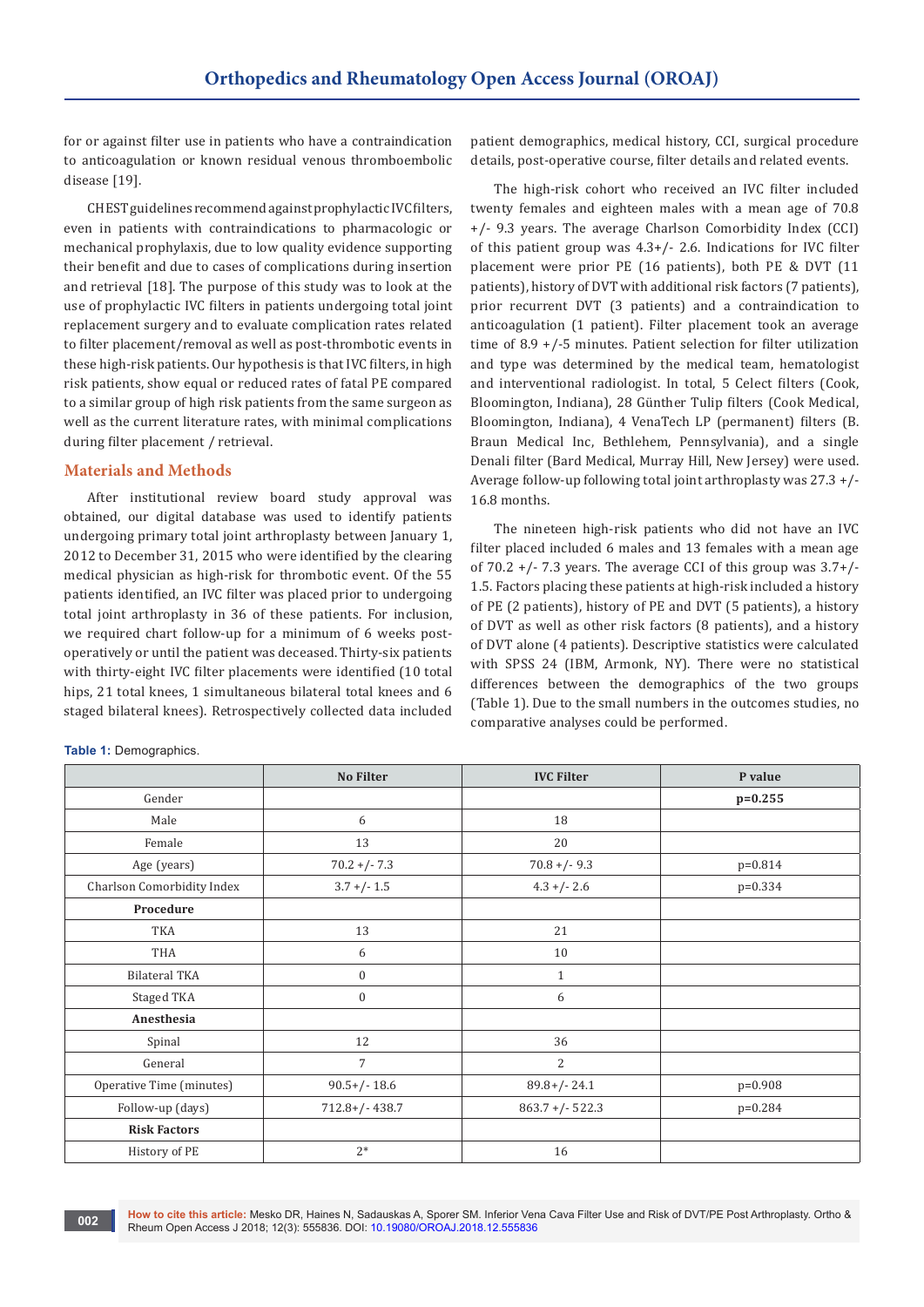| History of PE & DVT              |       | 11     |  |
|----------------------------------|-------|--------|--|
| History of DVT + Risk Factors    | $8**$ | $7***$ |  |
| History of DVT's                 |       |        |  |
| Anticoagulation Contraindication | 0     | $1***$ |  |
| Anticoagulant                    |       |        |  |
| Lovenox & Coumadin               | 19    | C      |  |
| Coumadin                         |       | 28     |  |
| Rivaroxaban                      |       | h      |  |
| Clopidegrol                      |       |        |  |
| Aspirin                          |       |        |  |
| None                             |       |        |  |

\*both with BMI >40; \*\* 1-Factor 2 gene mutation 1-factor V mutation, 1-APL antibody, 1- sarcoidosis, 2-afib & prostate CA, 1-TIA, 1-CVA; \*\*\*3-Morbid Obesity, 1-Factor V Leiden, 1-Atrial Fibrillation, 1-Metastatic Cancer & 1-Subacute Femoral DVT; \*\*\*\*1-Gastric Cancer with Bleeding History.

# **Results**

In our cohort of 38 IVC filters, there were no documented cases of symptomatic PE following arthroplasty surgery. In all but one patient, chemical anticoagulation was also used. Chemical anticoagulation regimens included Warfarin (26 patients), Rivaroxaban (6 patients), Clopidegrol (1 patient), and aspirin (2 patients). Two patients in this cohort were found to have symptomatic DVT following arthroplasty surgery, one was discovered during the initial admission and the second was identified after discharge and required an additional admission.

**Table 2:** IVC Filter Details.

| $8.9 +/- 5$       |
|-------------------|
| $12.0 + (-6.8)$   |
| $120.6 + (-95.8)$ |
|                   |
|                   |
| 1                 |
| $\Omega$          |
| 27                |
| 11                |
|                   |

Two patients had filter-related complications. One patient presented to the emergency department one day after filter placement with bleeding from the right internal jugular entry site. This was managed with application of surgical skin glue and same-day discharge home. The second patient developed retroperitoneal hemorrhage one day following filter placement. This was managed with an eight-night admission and a diagnostic angiogram, that was negative for an active extravasation. Due to the hemorrhage, the patient's scheduled total hip arthroplasty (THA) was delayed and, in the interim, all anticoagulants were held. The patient then developed bilateral DVT and PE resulting in an additional 7-night hospitalization. Both patients eventually underwent successful arthroplasty surgery without any further symptomatic thromboembolic events.

Of the filters placed, four were intended as permanent filters, two patients passed away from unrelated causes prior to planned removal, two patients refused removal and one patient's filter was left in place long term due to a history of intracranial hemorrhage and subsequent recommendations against systemic anti-coagulation. Of the twenty-nine remaining filters, 27 (93%) were successfully removed without complication at an average of  $120.7$  +/- 95.8 days and 2 (7%) were lost to follow-up prior to removal. The average IVC extraction procedure took 12 +/- 6.8 minutes (Table 2). One extraction procedure was aborted initially as a 30-40% occluding thrombus was discovered within the filter; this filter was removed three months later.

Four patients (11%) who received an IVC filter died during the follow-up period. No deaths were related to the filter or thromboembolic events. Three deaths were cancer-related, and one was secondary to a hypertensive event. In the group of 19 high risk patients who did not have a filter placed, all were managed with warfarin and enoxaparin. Two patients were worked up for DVT post-op, one of which was found to have a chronic thrombus and the second was found to have post-operative swelling not attributed to a thrombotic event. No documented bleeding events related to patients' systemic anticoagulation were discovered. No patients in this cohort died during the follow-up period.

#### **Discussion**

**Table 3:** Thromboembolic Events.

| <b>Post-Arthroplasty Thromboembolic</b><br><b>Events</b> | No Filter | IVC Filter |
|----------------------------------------------------------|-----------|------------|
| <b>DVT</b>                                               | 1 *       |            |
| PF.                                                      |           |            |

\*1-likely chronic.

Prevention of thromboembolic events in patients at highrisk for DVT/PE or with a contraindication to anticoagulation presents a significant challenge. Readmission rates among arthroplasty patients, secondary to a symptomatic DVT/PE, were found by White et al. [20] to be 2.4 times higher in patients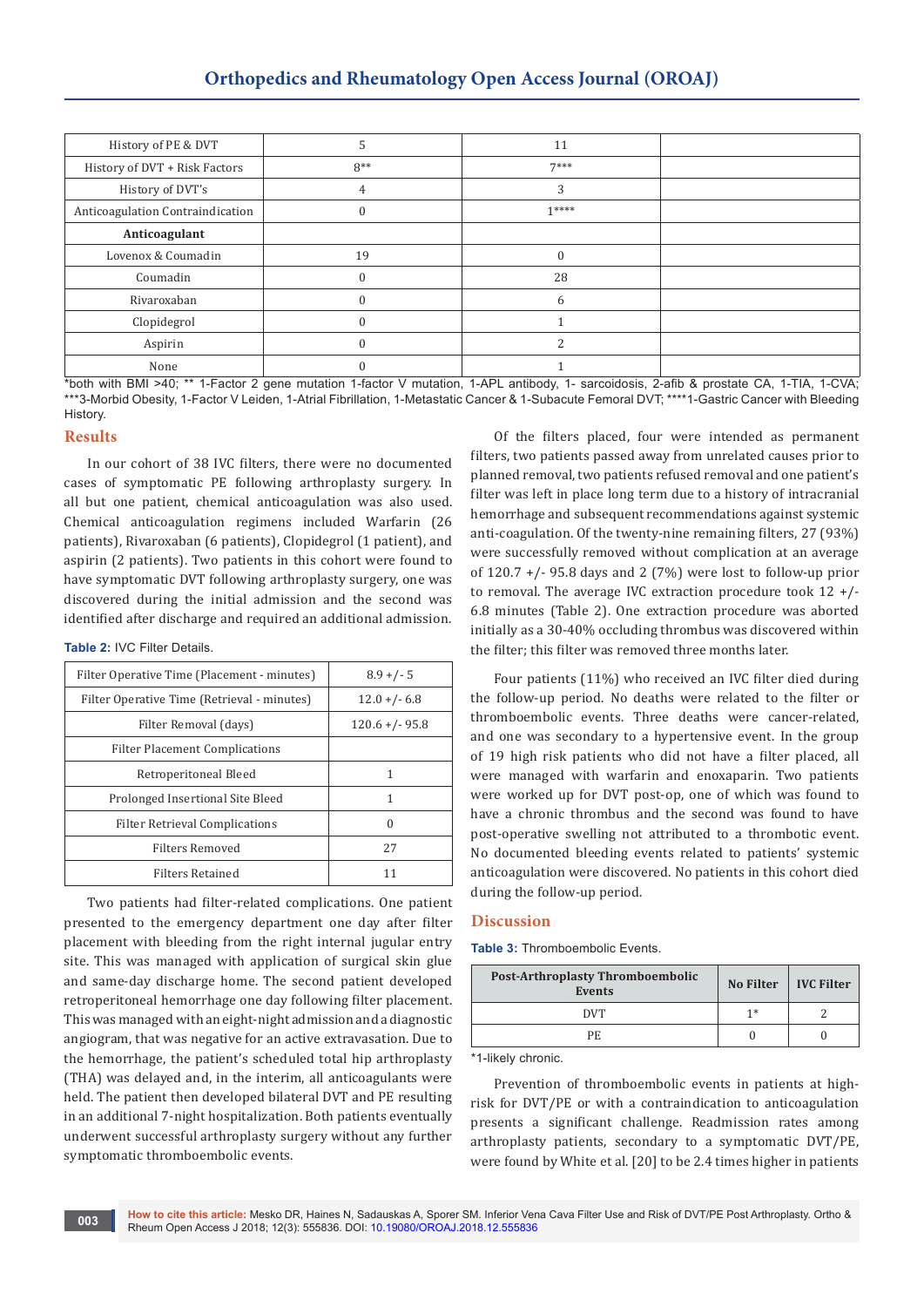with a prior history of thromboembolic event (Table 3). Other characteristics such as age greater than 70 years old, female gender, elevated BMI, total knee arthroplasties, increased CCI, presence of DVT, anemia, COPD and even depression have been identified as risk factors for pulmonary embolism [21,22]. The question remains that despite some risk inherent to filter placement, are there specific patients that may benefit from IVC filter placement prior to total joint arthroplasty?

The AAOS guidelines regarding filter use for high-risk patients or those who are not able to be anticoagulated is listed as inconclusive [19]. Even when high risk patients are considered, CHEST guidelines do not recommend prophylactic IVC filters, as PE can still occur, and filters carry a 2-6% rate of "substantial harm" in their review [18]. Filter placement and removal is not without potential for risk. Issues such as carotid artery puncture, filter migration/tilt, filter breakage with embolism to the heart and lung, need for thoracotomy, post thrombotic syndrome, skin changes and inability to remove the filter due to wall adhesion have all been reported [18]. Filter placement also does not eliminate the possibility of PE, as shown by one of the patients in our study, as any formation and embolization of thrombus proximal to the filter site or in the upper extremities will not be prevented.

Few studies have been published looking specifically at IVC filter placement prophylactically in high risk total joint patients. Vaughn et al., published on 37 patients who had permanent filters placed preoperatively to undergoing total joint arthroplasty. They demonstrated only one case of asymptomatic PE and found no filter related complications at an average follow up of 18.8 months [23]. Emerson et al. [24] also showed no PE diagnoses in a group of 33 patients; however, filter complications, including two vagus nerve injuries, a hemothorax and a placement error above the renal vein, occurred. In another cohort study, Austin et al., looked at filters placed in total joint arthroplasty patients. However, only 18 of these were preoperatively placed, while the remaining 109 filters were placed in reaction to confirmed VTE related events at a mean of 2.7 days post-operatively.

Across the entire cohort, recurrent PE was seen in two patients; it was not clear if these were in the prophylactic IVC filter placement patient group or the reactive placement group. Filter related complications included femoral artery pseudoaneurysm, filter malposition, recurrent or extending DVT in five patients, and 15 patients had a persistent painful lower extremity (post thrombotic syndrome) [25]. As permanent IVC filters have been associated with an increased risk for DVT, the interest in removable filters has grown [26]. Strauss et al. [27] reported on retrievable IVC filters in 58 patients, including 12 arthroplasty patients. Sixty-four percent of the filters were retrieved, all without insertional or retrieval complications. Dhand et al. [28] have published the largest study to date with 109 retrievable filters placed prior to TJA. Their study group had two symptomatic PEs despite filter placement, neither of which

were fatal. All but one of the filters were successfully removed. One major filter related complicated included a fracture of the filter leg, which embolized and necessitated a thoracotomy for removal.

Our study demonstrated results similar to prior studies in our filter patients. Overall, two patients (5.3%) had an adverse event (both were DVT) during the follow-up period. No patients sustained a PE post arthroplasty. Two patients (5.3%) had a complication related to filter placement, and four patients (11%) died of unrelated causes during the follow-up period. One patient had a major complication, a retroperitoneal bleed and subsequent DVT and PE, and second patient had a minor complication. The limitations of our study include the retrospective nature of the study. It is possible a patient presented outside of our system and therefore an adverse event or VTE avoided detection. Complications and adverse events were identified via chart review, therefore non-symptomatic PE/DVT may have been over-looked. Our study is also limited due to the small study numbers over the time investigated. Though small, it is reflective of the more limited volume of highrisk patients and judicious use of preoperative IVC filters in anticipated total joint arthroplasty patients.

## **Conclusion**

In our high-risk cohort, IVC filters placed prophylactically for total hip and knee arthroplasty showed a relatively low complication rate from filter placement and retrieval, without any cases of postoperative PE's. The control group also demonstrated zero post-operative PE's. As the technology and technique of IVC filter and their placement was evolved, prophylactic use in populations at high risk for thromboembolic events or with a contraindication to anticoagulation after joint arthroplasty should be further investigated through a multicenter study to best identify who may be best served by this technology.

## **Acknowledgement**

Special Thanks to Roohina Wajid for her assistance with data collection.

#### **Conflict of Interest**

Authors declare that there is no conflict of interest.

#### **References**

- 1. [Salvati EA, Sharrock NE, Westrich G, Potter HG, Valle AGD, et al. \(2007\)](https://www.ncbi.nlm.nih.gov/pubmed/17545765)  [The 2007 ABJS Nicolas Andry Award: three decades of clinical, basic,](https://www.ncbi.nlm.nih.gov/pubmed/17545765)  [and applied research on thromboembolic disease after THA: rationale](https://www.ncbi.nlm.nih.gov/pubmed/17545765)  [and clinical results of a multimodal prophylaxis protocol. Clin Orthop](https://www.ncbi.nlm.nih.gov/pubmed/17545765)  [459: 246–254.](https://www.ncbi.nlm.nih.gov/pubmed/17545765)
- 2. Murray DW, Britton AR, Bulstrode CJ (1996) Thromboprophylaxis and [death after total hip replacement. J Bone Joint Surg Br 78: 863-870.](https://www.ncbi.nlm.nih.gov/pubmed/8950998)
- 3. [Bayley E, Brown S, Bhamber NS, Howard PW \(2016\) Fatal pulmonary](https://www.ncbi.nlm.nih.gov/pubmed/27143726)  [embolism following elective total hip arthroplasty: a 12-year study.](https://www.ncbi.nlm.nih.gov/pubmed/27143726)  [Bone Jt J 98-B: 585-588.](https://www.ncbi.nlm.nih.gov/pubmed/27143726)
- 4. [Kurtz S, Ong K, Lau E, Mowat F, Halpern M \(2007\) Projections of](https://www.ncbi.nlm.nih.gov/pubmed/17403800)  [primary and revision hip and knee arthroplasty in the United States](https://www.ncbi.nlm.nih.gov/pubmed/17403800)